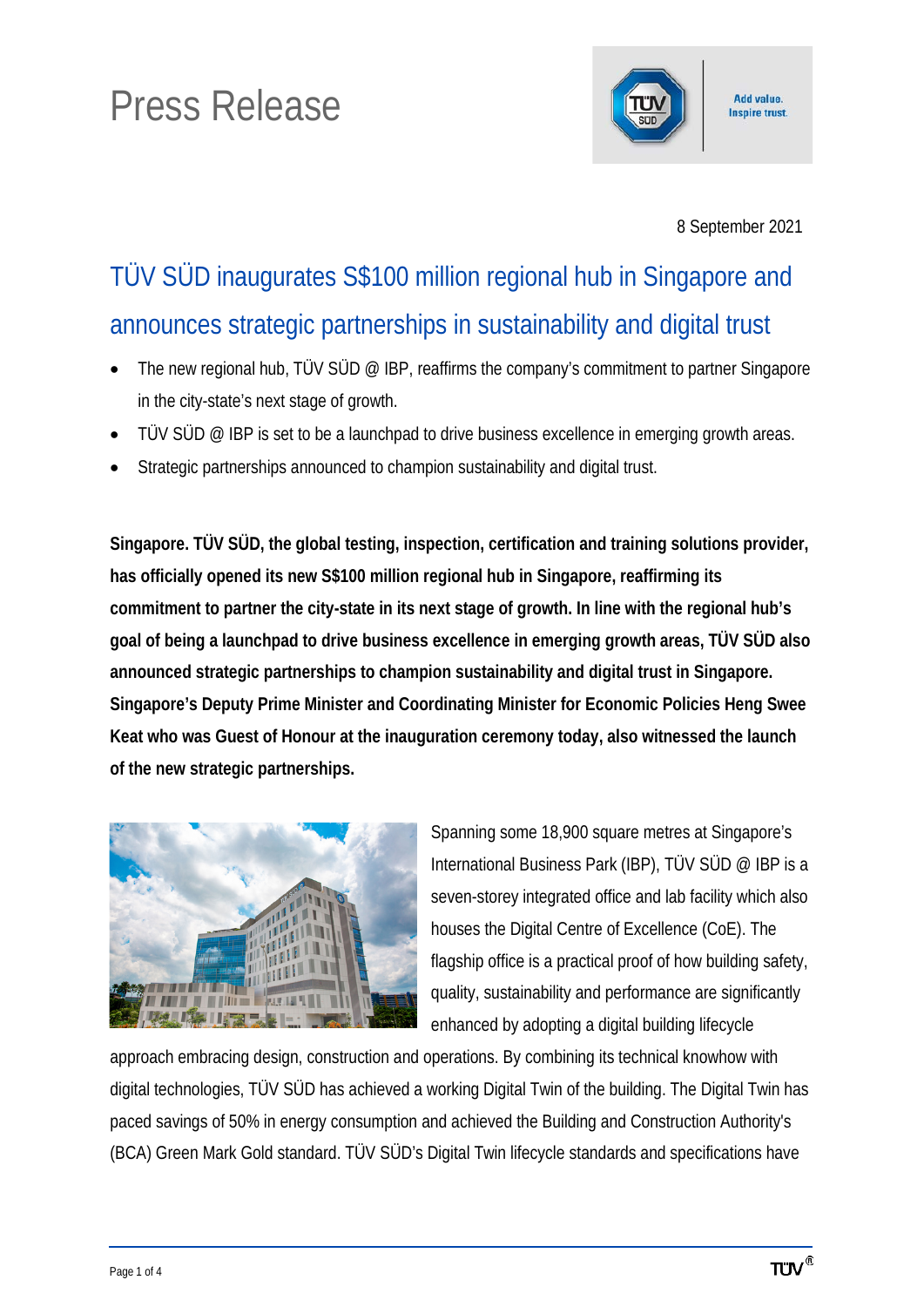been realised with best-in-class technologies such as Autodesk and Contilio. The technology combination lays the foundation for realising autonomous and sustainable buildings in the near future.

TÜV SÜD @ IBP represents the company's position as a market leader in the ASEAN region, and showcases the company's commitment to digitalisation, sustainability and safety. TÜV SÜD is also collaborating with key stakeholders on strategic initiatives that will support Singapore's Smart Nation agenda and the Singapore Green Plan 2030. Strategic partnerships *(Refer to Annex A for quotes*) in the following two areas were announced:

- **Sustainability:** TÜV SÜD and ComfortDelGro Engineering announced a partnership to jointly develop a training programme that aims to upskill automotive technicians on the safe handling of high voltage systems in electric and hybrid vehicles. Having such a training programme in place will in turn set industry standards and also enable more skilled technicians to be readily available as Singapore works towards a more sustainable future. This includes ramping up EV adoption in Singapore and achieving the EV Roadmap as outlined in the Singapore Green Plan 2030.
- **Digital Trust:** TÜV SÜD is one of the founding members of SGTech's newly-formed Digital Trust Committee, which will drive ground-up initiatives to position Singapore and the region on the global map for digital trust. The Digital Trust Committee will rally the industry to establish standards and jointly create an industry-led working model that enables companies to implement corporate governance that allows for frictionless trade. To provide advisory to the Committee, a Digital Trust Council comprising prominent business leaders from around the world was also announced at the event. Minister of State for Communications and Information, Tan Kiat How, will be the Patron of the Committee.

Dr. Norbert Riedel, German Ambassador to Singapore, and TÜV SÜD executive leaders comprising Prof. Dr.-Ing. Axel Stepken, Chairman of the Board of Management, Ishan Palit, Member of the Board of Management, Dr. Matthias J. Rapp, Member of the Board of Management, and Richard Hong, Chief Executive Officer for ASEAN, were also present at the inauguration ceremony.

Ishan Palit, Chief Operating Officer (COO) & Member of the Board of Management, said "The inauguration of our new regional hub and the strategic partnerships being forged are key milestones in TÜV SÜD's legacy of supporting companies to achieve business excellence. Singapore is our chosen destination to further invest in digital technologies, given its pro-business environment, skilled talent pool and excellent digital infrastructure. We remain committed to partner Singapore and seize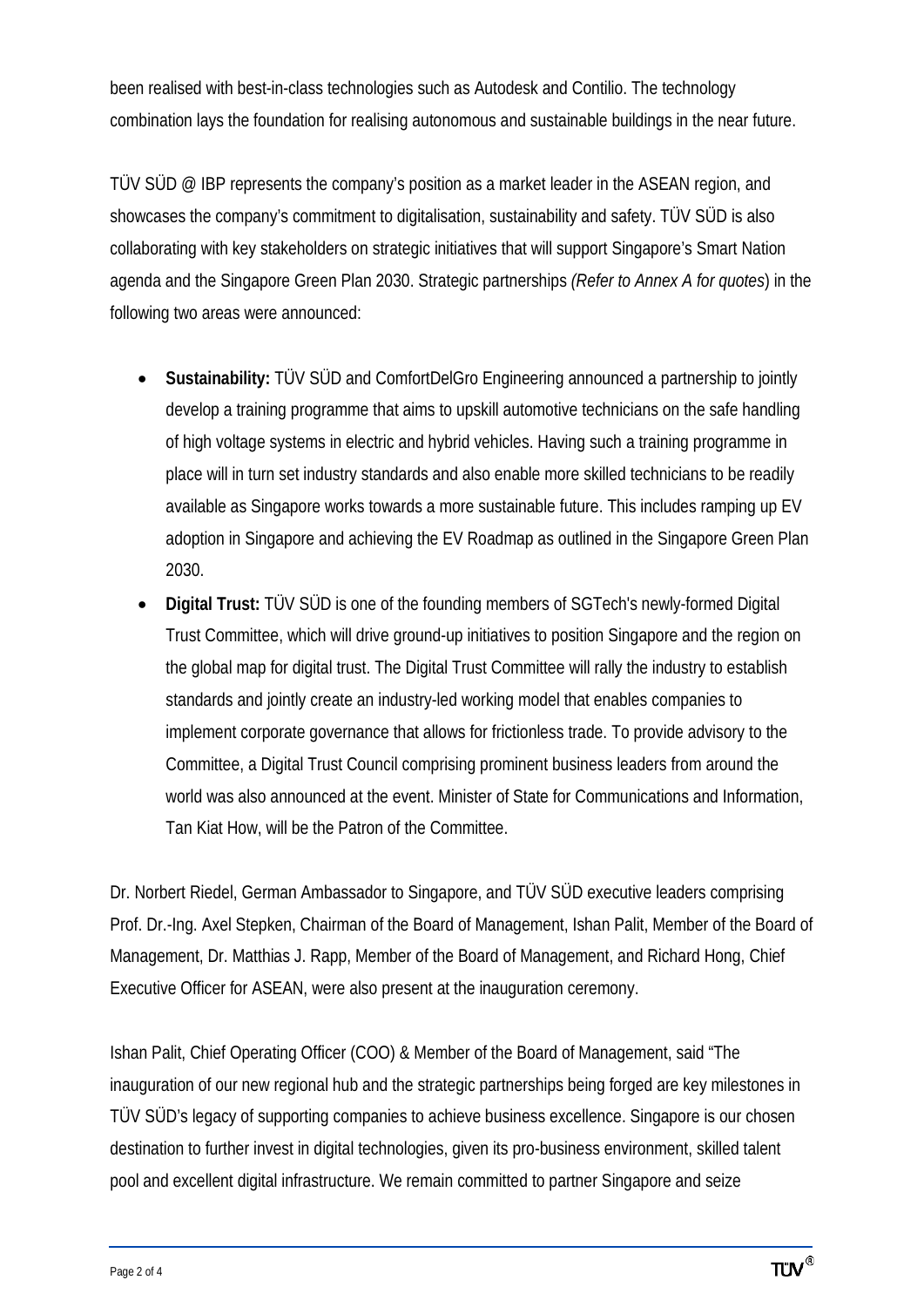opportunities in emerging growth areas that will be critical in advancing the country's sustainable goals and push to become a Smart Nation."

The inauguration also marks 15 years since TÜV SÜD invested S\$120 million to acquire PSB Corporation, a government statutory board, corporatised from the Singapore Productivity and Standards Board. In 2016, TÜV SÜD invested S\$40 million into a Centre of Excellence (CoE) to develop digital technologies and talent in support of Singapore's Smart Nation agenda. TÜV SÜD has also actively participated in pilot projects including the Singapore Economic Development Board (EDB) Smart Industry Readiness Index (SIRI) for Advanced Manufacturing and subsequently, partnered the World Economic Forum (WEF) and EDB to proliferate the global adoption of SIRI as the internationally recognised framework. In 2020, TÜV SÜD supported the pandemic relief efforts in Singapore. These efforts include helping to develop Additive Manufacturing checklists for face shields and nasal swabs and providing third-party assessment on hygiene and cleanliness of malls, food & beverage establishments and retail through the SG Clean project with Enterprise Singapore.

**Note for editorial staff:** The press release and high-resolution photo can be found on the Internet at [www.tuvsud.com/newsroom.](http://www.tuvsud.com/newsroom)

## **Media Contact:**

| Edwayne Zulkifly                | Tel: +65 9271 1035                         |
|---------------------------------|--------------------------------------------|
| <b>Sandpiper Communications</b> | Email: edwayne.zulkifly@sandpipercomms.com |

### **About TÜV SÜD:**

TÜV SÜD is a trusted partner of choice for safety, security and sustainability solutions. It specialises in testing, certification, auditing and advisory services. Through more than 25,000 employees across over 1,000 locations, the company adds value to customers and partners by enabling market access and managing risks. By anticipating technological developments and facilitating change, TÜV SÜD inspires trust in a physical and digital world to create a safer and more sustainable future. All around the world, TÜV SÜD contributes significantly to making technical innovations such as Industry 4.0, autonomous driving and renewable energy safe and reliable. For more info, visi[t www.tuvsud.com.](http://www.tuvsud.com/)

### **Annex A – Quotes on strategic initiatives**

### **Ministry of Communications and Information (MCI)**

"I am honoured to be the Patron of SG Tech's newly-formed Digital Trust Committee. The Committee represents two of my beliefs. One, it is important for Singapore's technology ecosystem to build a reputation of trust internationally as this will be one of our key competitive differentiators in the digital economy. Two, the building of trust requires the close partnership of all players in the ecosystem, particularly the Government and industry. I encourage more of such ground-up industry initiatives to nurture a vibrant digital trust ecosystem in Singapore, so that our businesses and people can seize exciting new opportunities. I also look forward to working closely with like-minded partners from around the world to build up a network of trusted nodes for the global digital economy." - **Tan Kiat How, Minister of State for Communications and Information**